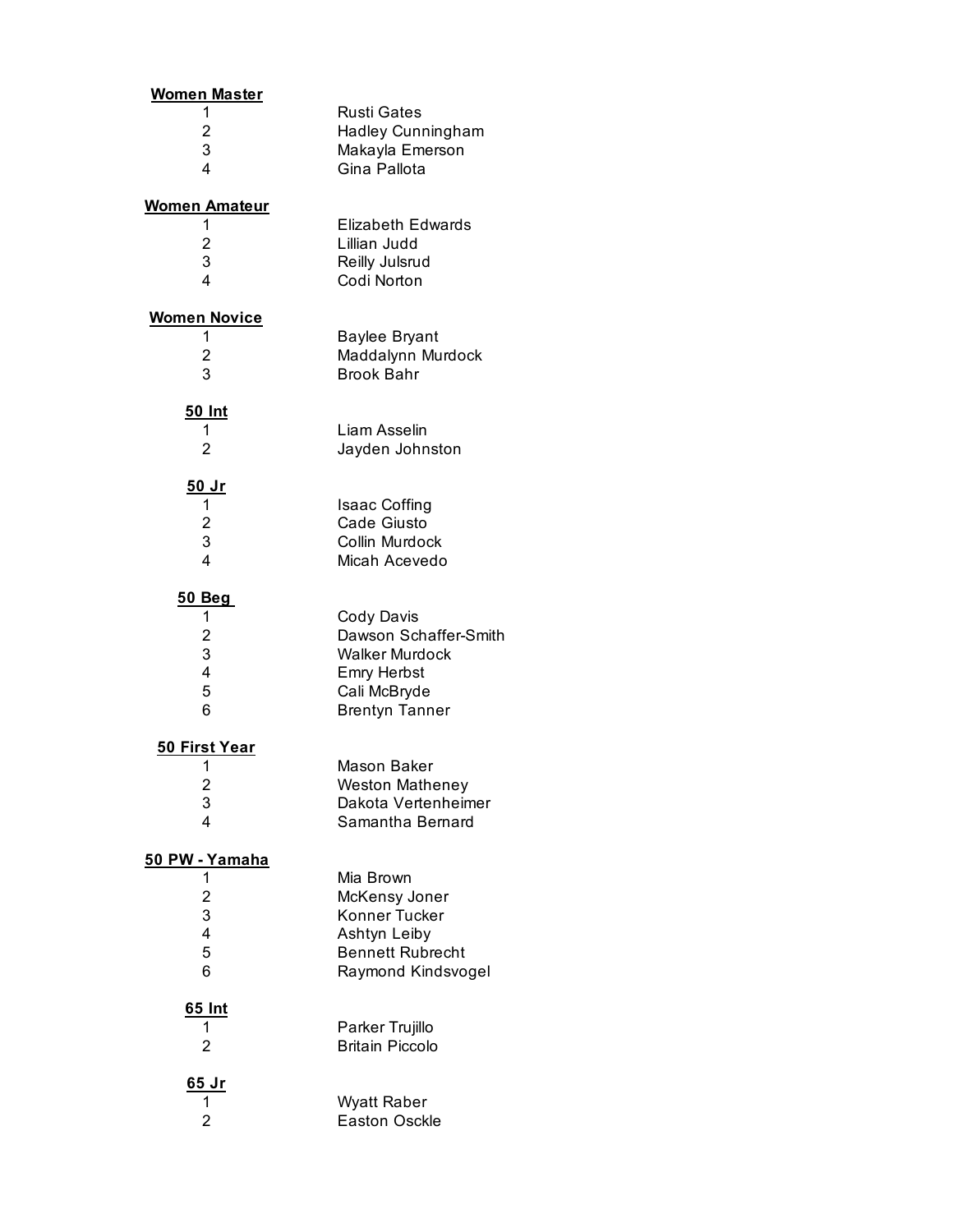| 3                                               | Clayton Twaro                                                                                            |
|-------------------------------------------------|----------------------------------------------------------------------------------------------------------|
| $\overline{\mathbf{4}}$                         | Vance Fuhrer                                                                                             |
| 5                                               | Ryker Rasmussen                                                                                          |
| 6                                               | Jayden Johnston                                                                                          |
| <u>65 Beg</u>                                   | Mason Judd                                                                                               |
| 1                                               | <b>Bentlee Gurney</b>                                                                                    |
| $\frac{2}{3}$                                   | Corbin Leonard                                                                                           |
| 4                                               | Collin Murdock                                                                                           |
| 5                                               | Keeley Caldwell                                                                                          |
| 6                                               | <b>Adley Rigert</b>                                                                                      |
| 85 Int                                          | Kylon Belles                                                                                             |
| 1                                               | <b>Benson Trujillo</b>                                                                                   |
| $\frac{2}{3}$                                   | Carson Asay                                                                                              |
| <u>85 Jr</u>                                    | <b>Mason Autry</b>                                                                                       |
| $\mathbf{1}$                                    | Parker Trujillo                                                                                          |
| $\frac{2}{3}$                                   | <b>Parker Giusto</b>                                                                                     |
| $\overline{\mathbf{4}}$                         | <b>Brayton Edwards</b>                                                                                   |
| 5                                               | <b>Easton Osckle</b>                                                                                     |
| 6                                               | <b>Ryder Cordell</b>                                                                                     |
| <u>85 Beg</u>                                   | Micah Williamson                                                                                         |
| 1                                               | <b>Samson Dupuis</b>                                                                                     |
| $\frac{2}{3}$                                   | Mathew Joner                                                                                             |
| $\overline{\mathbf{4}}$                         | Josh Edwards                                                                                             |
| 5                                               | Liam Ruby                                                                                                |
| 6                                               | <b>Elizabeth Edwards</b>                                                                                 |
| <u>Super Mini</u><br>1<br>2<br>3<br>4<br>5<br>6 | Benson Trujillo<br>Kylon Belles<br>Jaeden Smith<br><b>Blake Martin</b><br>Isaiah Risenmay<br>Carson Asay |
| 125cc Class                                     | Chase Reid                                                                                               |
| 1                                               | <b>Trenton Wagner</b>                                                                                    |
| 2<br>3                                          | <b>Justin Miller</b>                                                                                     |
| $\overline{\mathbf{4}}$                         | <b>Blake Martin</b>                                                                                      |
| 5                                               | Jaeden Smith                                                                                             |
| 6                                               | <b>Timber Blanchard</b>                                                                                  |
| 250 Intermediate<br>1<br>2                      | <b>Trenton Edwards</b><br><b>Chase Reid</b>                                                              |
| <b>250 Junior Div 1</b><br>1                    | Tanner Fain                                                                                              |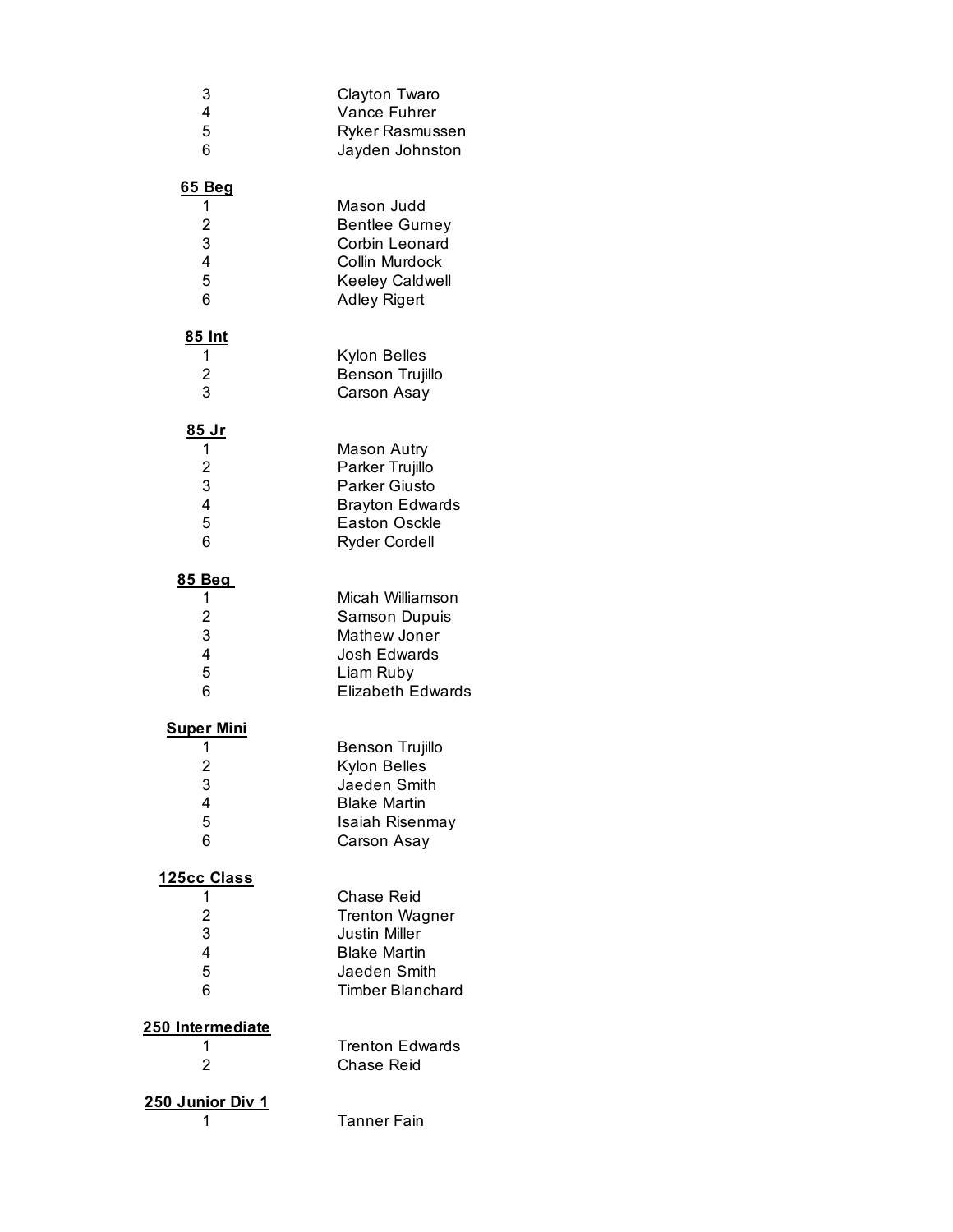| 2<br>3<br>4<br>5<br>6                            | <b>Colton Raber</b><br>Eric Hetland<br>Ezra Coffey<br>Jeremy Jouppe<br>Rylind Simpson                                                  |
|--------------------------------------------------|----------------------------------------------------------------------------------------------------------------------------------------|
| 250 Junior Div 2                                 |                                                                                                                                        |
| 1<br>$\overline{\mathbf{c}}$<br>3<br>4<br>5<br>6 | Ezra Risenmay<br>Ezra Mathews<br>Corey Theisen<br>Coleman Stegmeier<br>Hayden Vierck<br>Danny Fisher                                   |
| 250 Beginner                                     |                                                                                                                                        |
| 1<br>$\overline{c}$<br>3<br>4<br>5<br>6          | <b>Colton Frates</b><br><b>Brandon Disch</b><br><b>Trae Letts</b><br><b>Tyler Olheiser</b><br><b>Wyatt Bailey</b><br><b>Mark Stone</b> |
| <u>Open Int</u>                                  |                                                                                                                                        |
| 1                                                | <b>Trenton Wagner</b>                                                                                                                  |
| $\overline{\mathbf{c}}$                          | Kylan Vielle                                                                                                                           |
| 3                                                | <b>Matt Bradstreet</b>                                                                                                                 |
| <u>Open Jr</u>                                   |                                                                                                                                        |
| 1                                                | <b>Tanner Fain</b>                                                                                                                     |
| $\overline{c}$                                   | <b>Colton Raber</b>                                                                                                                    |
| 3                                                | Eric Hetland                                                                                                                           |
| 4<br>5                                           | Ezra Mathews<br>Jeff Wolfe                                                                                                             |
| 6                                                | Caden Millar                                                                                                                           |
|                                                  |                                                                                                                                        |
| <u>Open Beg</u>                                  |                                                                                                                                        |
| 1                                                | <b>Travis Heflin</b>                                                                                                                   |
| $\overline{c}$<br>3                              | Dawson Ingram<br><b>Tyler Olheiser</b>                                                                                                 |
| 4                                                | <b>Trae Letts</b>                                                                                                                      |
| 5                                                | <b>Colton Frates</b>                                                                                                                   |
| 6                                                | Jaedynn Giles                                                                                                                          |
| <b>PRO Unlimited</b>                             |                                                                                                                                        |
| 1                                                | Ryan Martin                                                                                                                            |
| $\overline{\mathbf{c}}$                          | Seth Crotty                                                                                                                            |
| 3                                                | Preston Wittkopp                                                                                                                       |
| 4                                                | Corey Kirkland                                                                                                                         |
| 5                                                | Jacob Paine                                                                                                                            |
| 6                                                | <b>Rider Fisher</b>                                                                                                                    |
| <b>BTH Master</b>                                |                                                                                                                                        |
| 1                                                | Seth Crotty                                                                                                                            |
| $\overline{\mathbf{c}}$                          | <b>Chase Reid</b>                                                                                                                      |
| 3<br>4                                           | Carson Jackson                                                                                                                         |
|                                                  | Austin Johnson                                                                                                                         |